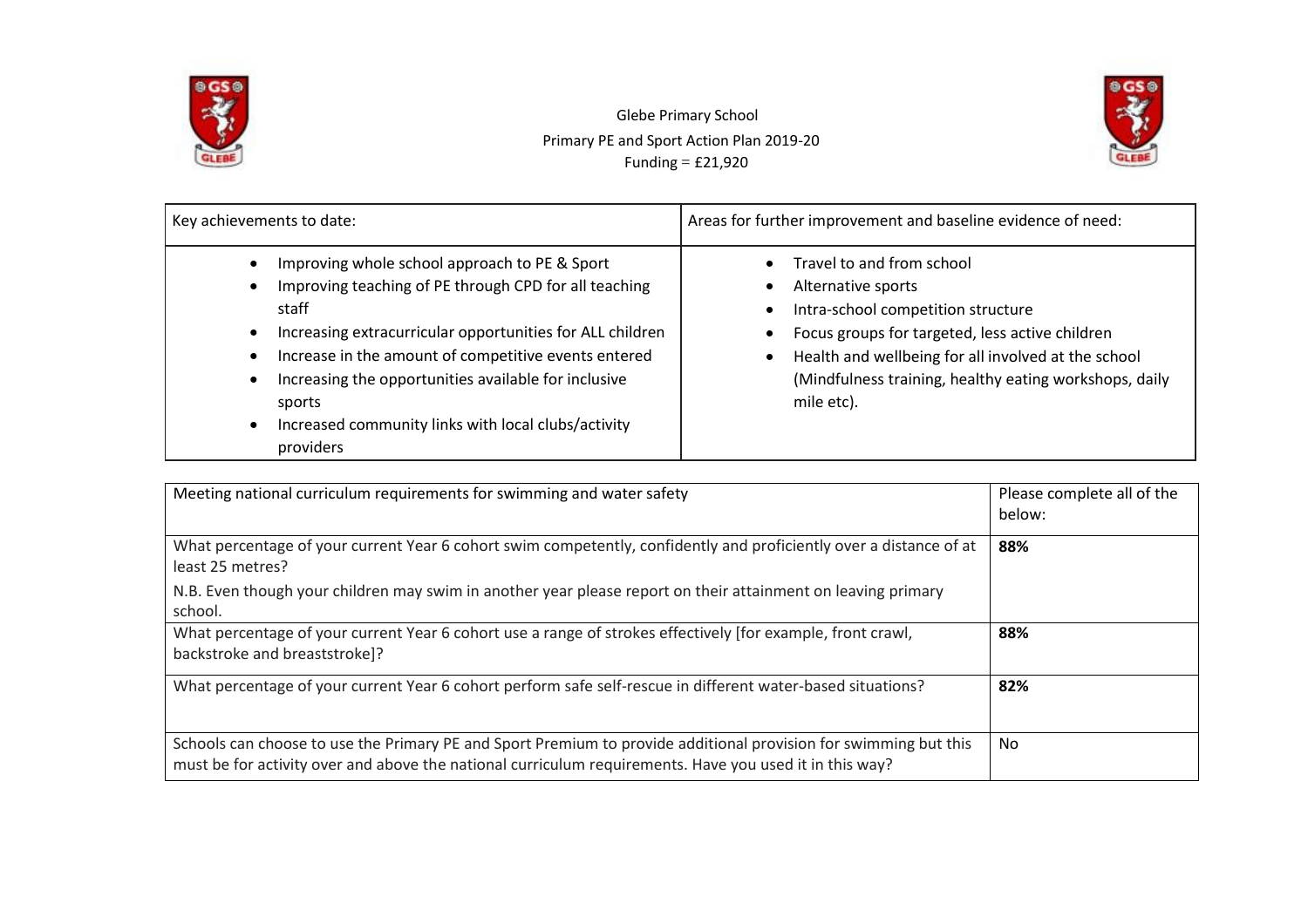| Key indicator 1: The engagement of all pupils in regular physical activity - Chief Medical Officer guidelines recommend that<br>primary school children undertake at least 30 minutes of physical activity a day in school |                                                                                                                                                                                                       |                      |                                                                                                                                                                               |                                                                            |  |
|----------------------------------------------------------------------------------------------------------------------------------------------------------------------------------------------------------------------------|-------------------------------------------------------------------------------------------------------------------------------------------------------------------------------------------------------|----------------------|-------------------------------------------------------------------------------------------------------------------------------------------------------------------------------|----------------------------------------------------------------------------|--|
| School Focus with intended impact on Actions to achieve<br>pupils:                                                                                                                                                         |                                                                                                                                                                                                       | Funding<br>allocated | <b>Evidence and Impact</b>                                                                                                                                                    | Sustainability and<br>suggest next steps.                                  |  |
| Supervised & structured play at<br>lunchtimes to engage children to be<br>more active and enjoy playing sport<br>and being active.                                                                                         | PSD to provide a sports coach 2<br>lunchtimes a week from 12pm-1pm<br>to engage all pupils in physical<br>activity and active play. School<br>Games crew to lead and develop<br>their own activities. | £2200                | Pupil voice questionnaire,<br>pictures, videos. Broader<br>range of lunch time activities<br>to provide children with<br>opportunities to keep fit and<br>develop new skills. | Continue to use PSD<br>coaches to oversee<br>and develop the<br>playtimes. |  |
| Develop a comprehensive range of<br>sports equipment to be able to deliver<br>high quality and engaging PE lessons<br>and activities for all children.                                                                     | PSD and PE lead to perform an<br>audit of current equipment and<br>order any new equipment<br>required.                                                                                               | £2420                | Receipt for equipment,<br>pictures of new equipment<br>being delivered and pictures of and maintain good<br>equipment in action during a<br>lesson.                           | Perform 2 audits a year<br>(September & March)<br>levels of equipment.     |  |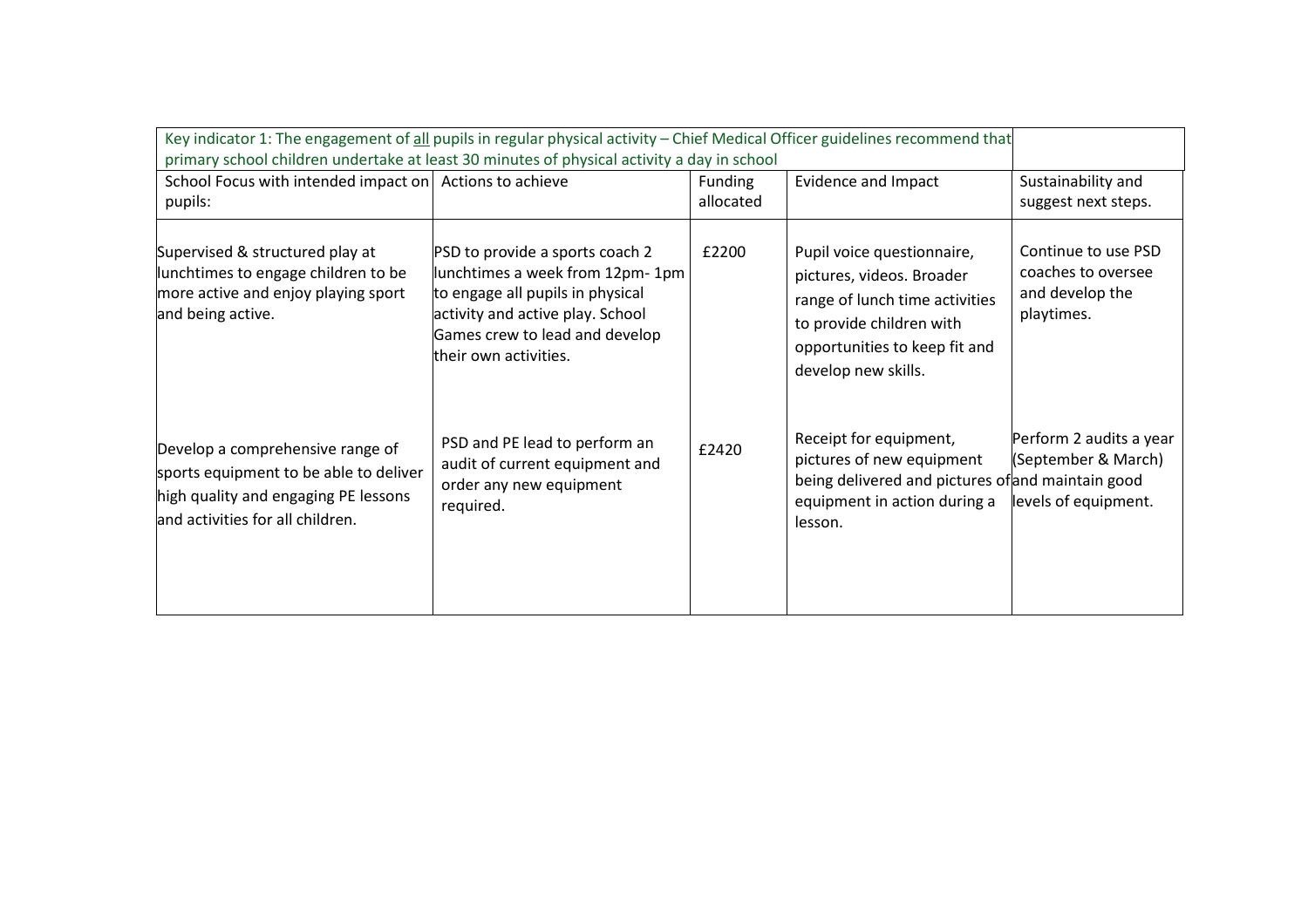| Key indicator 2: The profile of PESSPA being raised across the school as a tool for whole school improvement |                                                                    |      |                                                                  |                                            |
|--------------------------------------------------------------------------------------------------------------|--------------------------------------------------------------------|------|------------------------------------------------------------------|--------------------------------------------|
| Increased opportunity for ALL                                                                                | Continue to raise the profile of PE                                |      | Pictures, videos, assembly's                                     | An annual review of all                    |
| children to enjoy being active,                                                                              | and Sport at the school with                                       |      | presentations/slides. Pupil                                      | activities regarding PE                    |
| playing sport for fun and competing                                                                          | regular assemblies, events,                                        |      | and parents voice. Increased                                     | and Sport at Glebe to                      |
| in sporting competitions. Children to                                                                        | communication with parents,<br>building links with local secondary |      | participation in sport and                                       | continually make                           |
| understand the importance of                                                                                 | schools and within the community                                   |      | children experience a broader<br>range of sports and activities. | improvements and<br>increase opportunities |
| leading an active and healthy lifestyle                                                                      | etc. PSD and PE lead to continue to                                |      |                                                                  | for children, staff and                    |
| as well as understanding how to win                                                                          | promote PE and Sport at every                                      |      |                                                                  | parents.                                   |
| and lose in the correct manner.                                                                              | opportunity.                                                       |      |                                                                  |                                            |
|                                                                                                              |                                                                    |      |                                                                  |                                            |
| Year 5 and 6 pupils have opportunity                                                                         |                                                                    | £260 | LKS2 children are keen to and                                    |                                            |
| to take part in weekly interschool                                                                           |                                                                    |      | then do get involved with                                        |                                            |
| hockey competition. Younger                                                                                  |                                                                    |      | hockey when they reach                                           |                                            |
| children are encouraged to go and                                                                            |                                                                    |      | UKS2.                                                            |                                            |
| support their teacher's team.                                                                                |                                                                    |      |                                                                  |                                            |
|                                                                                                              |                                                                    |      |                                                                  |                                            |
|                                                                                                              |                                                                    |      |                                                                  |                                            |
|                                                                                                              |                                                                    |      |                                                                  |                                            |
|                                                                                                              |                                                                    |      |                                                                  |                                            |
|                                                                                                              |                                                                    |      |                                                                  |                                            |
|                                                                                                              |                                                                    |      |                                                                  |                                            |
|                                                                                                              |                                                                    |      |                                                                  |                                            |

Key indicator 3: Increased confidence, knowledge and skills of all staff in teaching PE and sport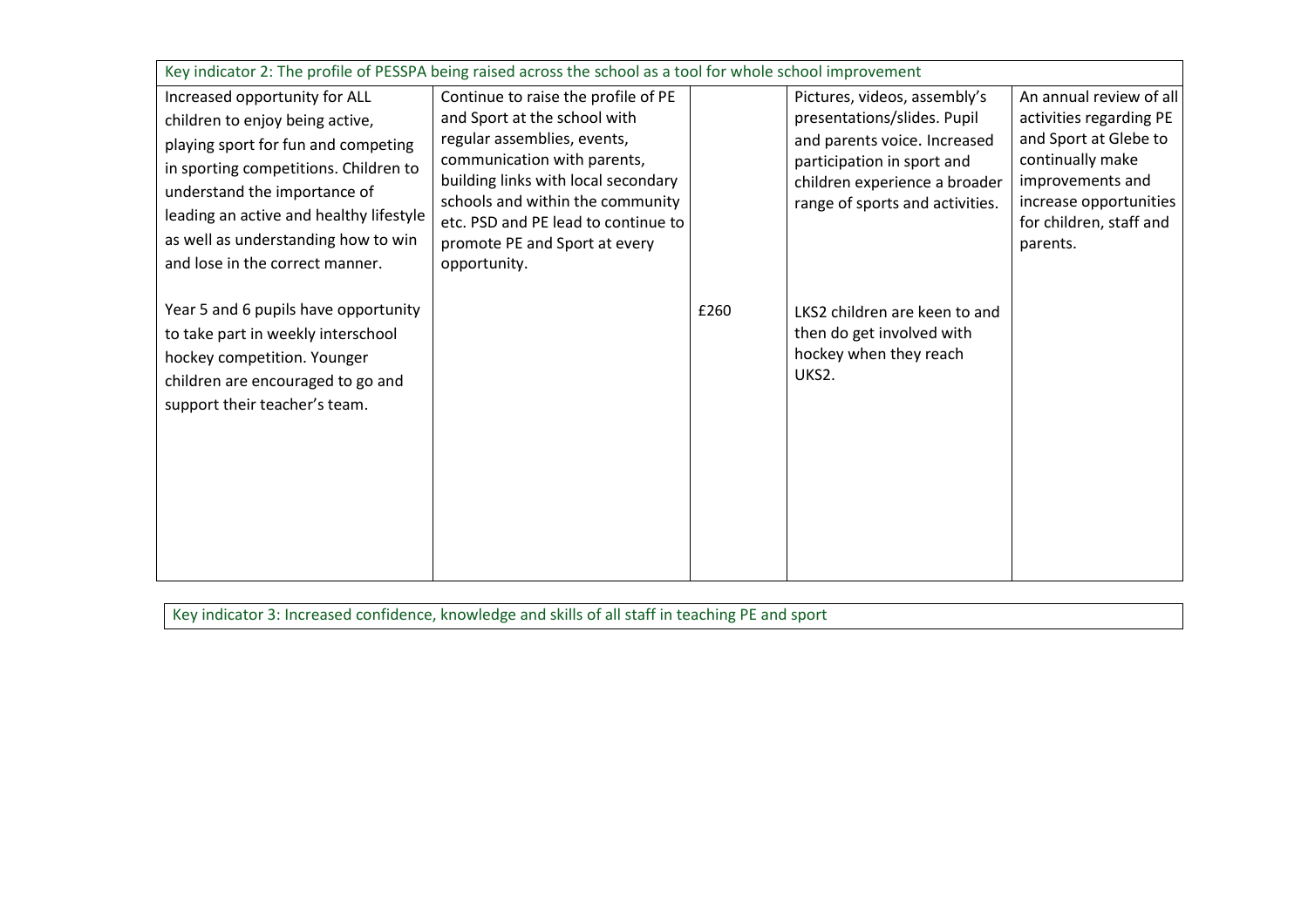| Up-skilling and improving teachers'<br>confidence levels and subject<br>knowledge in PE                                                                                                    | Team-taught CPD lessons<br>delivered by PSD coach to all<br>teachers throughout the academic<br>year. PSD to mentor and support<br>PE lead with the role of PE<br>coordinator.                 | £10,140 | Teacher voice following CPD.<br>Teacher questionnaire before<br>and after the CPD program to<br>monitor impact.                                                                                                     | <b>Teachers to lead PE</b><br>lessons with regular<br>observations and<br>opportunities to be<br>observed and<br>provided feedback.                |
|--------------------------------------------------------------------------------------------------------------------------------------------------------------------------------------------|------------------------------------------------------------------------------------------------------------------------------------------------------------------------------------------------|---------|---------------------------------------------------------------------------------------------------------------------------------------------------------------------------------------------------------------------|----------------------------------------------------------------------------------------------------------------------------------------------------|
| Key indicator 4: Broader experience of a range of sports and activities offered to all pupils                                                                                              |                                                                                                                                                                                                |         |                                                                                                                                                                                                                     |                                                                                                                                                    |
| A variety of extracurricular clubs to<br>engage all pupils in physical activity.<br>The PE and curriculum map to<br>include a variety of sports based<br>around the competitions calendar. | Provide a broad range of<br>extracurricular clubs and PE<br>lessons for all year groups that<br>changes throughout the year from<br>a variety of providers.                                    | £3800   | Club registers and club<br>program developed to offer a<br>variety of activities and sports<br>throughout the year. Monitor<br>the amount of children<br>participating in clubs to<br>provide stats and percentage. | <b>Build and maintain</b><br>links and relationships<br>with providers to be<br>able to offer a variety<br>of clubs for all children<br>to attend. |
| Key indicator 5: Increased participation in competitive sport                                                                                                                              |                                                                                                                                                                                                |         |                                                                                                                                                                                                                     |                                                                                                                                                    |
| Increased participation in Sport<br>Impact and other sporting events,                                                                                                                      | Application for membership to the<br>Sport Impact competitions                                                                                                                                 |         | Competition calendar, match<br>reports, photos, videos etc.                                                                                                                                                         | Maintain membership<br>to Sport Impact.                                                                                                            |
| tournaments and competitions.<br>Develop our own competitive<br>sporting calendar with a series of<br>events throughout the year.                                                          | scheme. PSD and PE lead to train<br>and manage school teams prior to<br>and during any sporting events.<br>PSD and PE lead to develop a<br>competitive sports calendar for<br>the school year. |         |                                                                                                                                                                                                                     | Develop links with<br>other local primary<br>schools to provide<br>competitive sporting<br>events throughout the<br>year.                          |